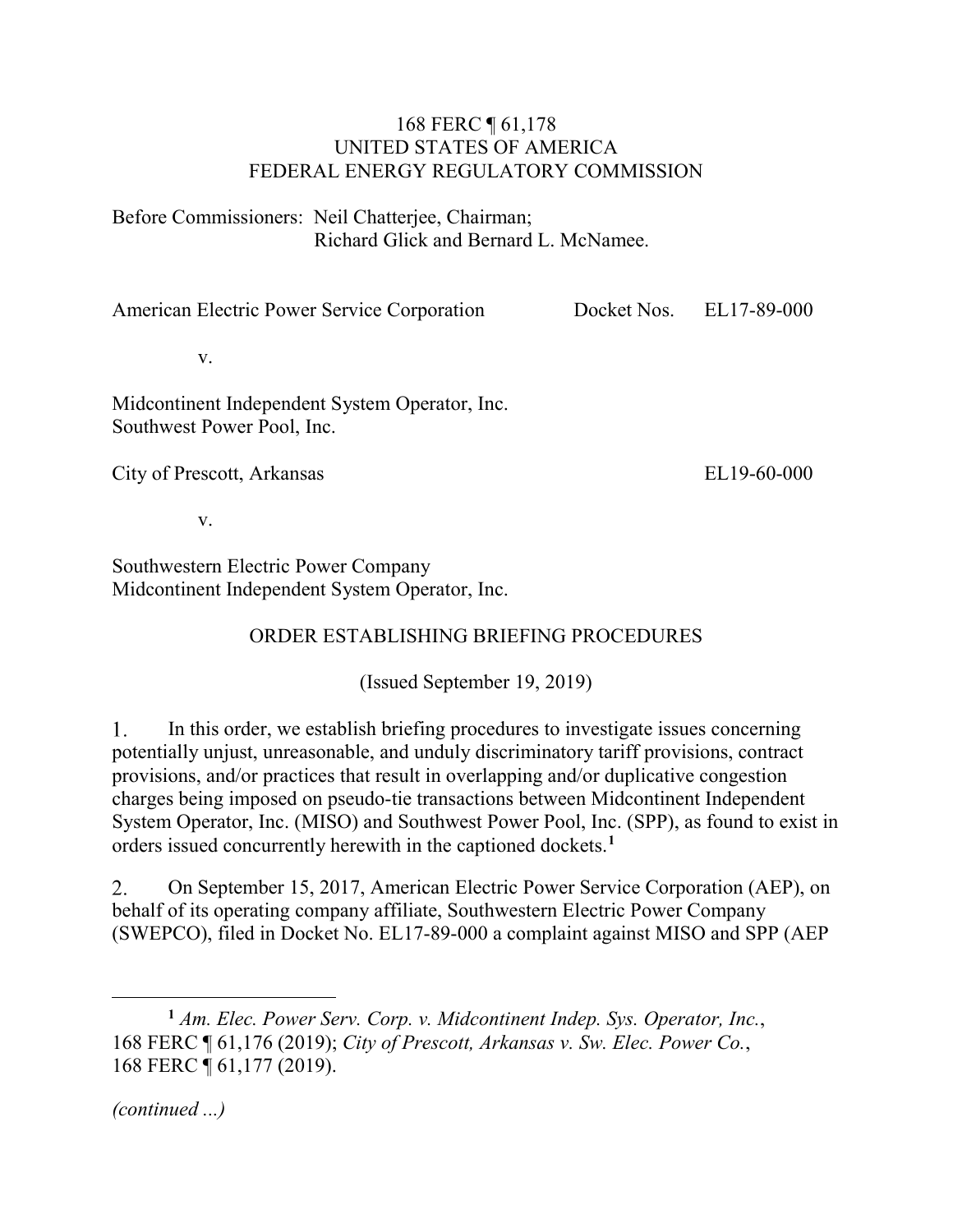Complaint) pursuant to sections 206 and 309 of the Federal Power Act (FPA)**[2](#page-1-0)** and Rule 206 of the Commission's Rules of Practice and Procedure. **[3](#page-1-1)** The load of the City of Minden, Louisiana (Minden), one of SWEPCO's wholesale customers, is pseudo-tied out of MISO into SPP. In the AEP Complaint, AEP asserts that, *inter alia*, Minden is being charged by both MISO and SPP for market-to-market congestion costs resulting from the same congestion impact caused by Minden's pseudo-tied load. **[4](#page-1-2)**

3. On April 5, 2019, the City of Prescott, Arkansas (Prescott) filed in Docket No. EL19-60-000 a complaint against SWEPCO and MISO (Prescott Complaint) pursuant to sections 206, 306, and 309 of the FPA**[5](#page-1-3)** and Rules 206 and 212 of the Commission's Rules of Practice and Procedure. **[6](#page-1-4)** Like Minden, Prescott is a wholesale customer of SWEPCO, and its load is also pseudo-tied out of MISO into SPP. Prescott also alleges, *inter alia*, that it is charged by both MISO and SPP for market-to-market congestion costs resulting from the same congestion impact of Prescott's pseudo-tied load. **[7](#page-1-5)**

 $\overline{4}$ . In its answer to the AEP Complaint in Docket No. EL17-89-000, MISO acknowledged that, for pseudo-tied loads, in limited circumstances, some congestion charge overlap occurs on pseudo-tied transactions between MISO's and SPP's markets on certain flowgates that the regional transmission organizations (RTOs) coordinate under the market-to-market process (i.e., market-to-market flowgates).**[8](#page-1-6)** Specifically, MISO stated that "the overlap arises due to the independent application of the [market-tomarket] process under the JOA and the RTOs' congestion management provisions under their respective tariffs."**[9](#page-1-7)** In testimony submitted by MISO in Docket No. EL17-89-000,

**<sup>2</sup>** 16 U.S.C. §§ 824e, 825h (2018).

**<sup>3</sup>** 18 C.F.R. § 385.206 (2019).

**<sup>4</sup>** AEP Complaint at 16-17; *see also id.* at 1-2, 4.

<span id="page-1-3"></span>**<sup>5</sup>** 16 U.S.C. §§ 824e, 825e, 825(h).

**<sup>6</sup>** 18 C.F.R. §§ 385.206, 385.212.

**<sup>7</sup>** Prescott Complaint at 13-14.

<span id="page-1-7"></span><span id="page-1-6"></span><span id="page-1-5"></span><span id="page-1-4"></span>**<sup>8</sup>** MISO Answer, Docket No. EL17-89-000 at 5, 8-9 (citing Prepared Direct Testimony of Kevin A. Vannoy on behalf of MISO, at 12-17 (Vannoy Test.)); *see also id.* at 15, 25.

**<sup>9</sup>** *Id.* at 5.

<span id="page-1-2"></span><span id="page-1-1"></span><span id="page-1-0"></span> $\overline{a}$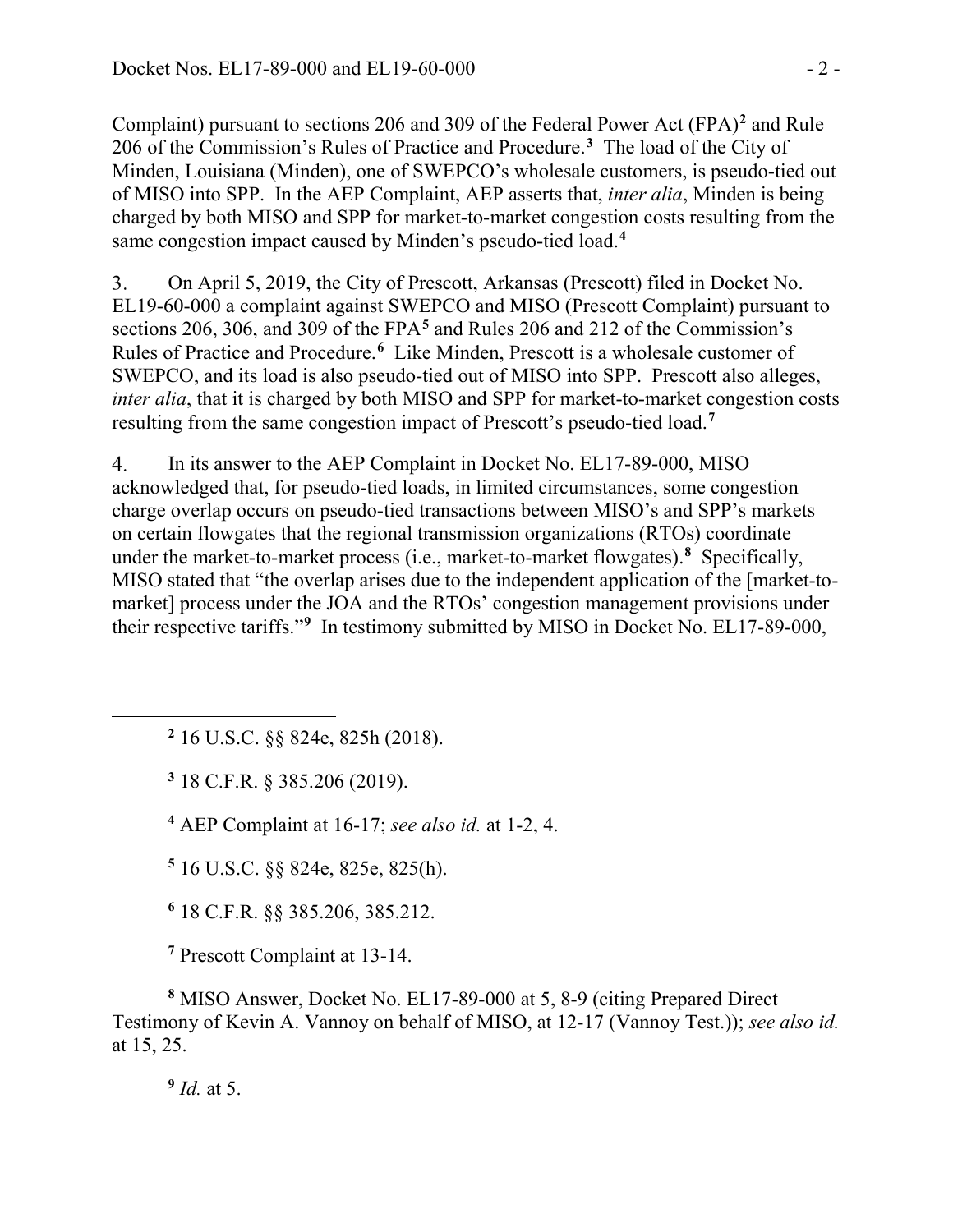MISO witness Vannoy explained how the congestion management procedures can result in a congestion charge overlap for pseudo-tie transactions, as follows:

> For pseudo-tied loads, a congestion overlap occurs on the pseudo-tie transaction path between the External Interface and the pseudo-tied load for congestion associated with [Reciprocally Coordinated Flowgates (RCFs)] that are coordinated under the [market-to-market] process. In the Native Balancing Authority, the pseudo-tied load customer is assessed congestion costs between the border and the pseudotied load location within MISO. In the Attaining Balancing Authority, on RCFs, congestion charges along the path between the physical load . . . and the Interface, are collected from . . . the pseudo-tie market participant . . . [and] is included in the Market Flow calculation of the Attaining [Balancing Authority]. This may result in congestion payments from the Attaining Balancing Authority to the Native Balancing Authority for congestion management under the existing [market-to-market] settlement rules. Because the [market-to-market] coordination process applies only to RCFs, congestion payments between MISO and SPP under the [market-to-market] process arise only in connection with congestion on RCFs and only when they bind . . . .**[10](#page-2-0)**

In addition, SPP also acknowledged that "[w]hen [market-to-market] constraints are bound in more than one market, it is reasonable to conclude that some overlap may occur in the congestion settlements by each individual market for pseudo-tied assets."**[11](#page-2-1)**

5. In the orders on the AEP and Prescott Complaints issued concurrently with this order, the Commission grants the Complaints in part on the overlapping and/or duplicative congestion charge issue and orders further investigation of this issue through briefing as set forth herein. **[12](#page-2-2)** Accordingly, we direct MISO and SPP to file, within 45 days of the date of this order, initial briefs to address the following:

<span id="page-2-0"></span> $\overline{a}$ 

<span id="page-2-2"></span><span id="page-2-1"></span>**<sup>12</sup>** *Am. Elec. Power Serv. Corp. v. Midcontinent Indep. Sys. Operator, Inc.*, 168 FERC ¶ 61,176 (2019) at PP 35-36; *City of Prescott, Arkansas v. Sw. Elec. Power Co.*, 168 FERC  $\P$  61, 177 (2019) at PP 46 & 48.

**<sup>10</sup>** Vannoy Test., Docket No. EL17-89-000 at 16-17 (internal citations omitted).

**<sup>11</sup>** SPP Answer, Docket No. EL17-89-000 at 4-5.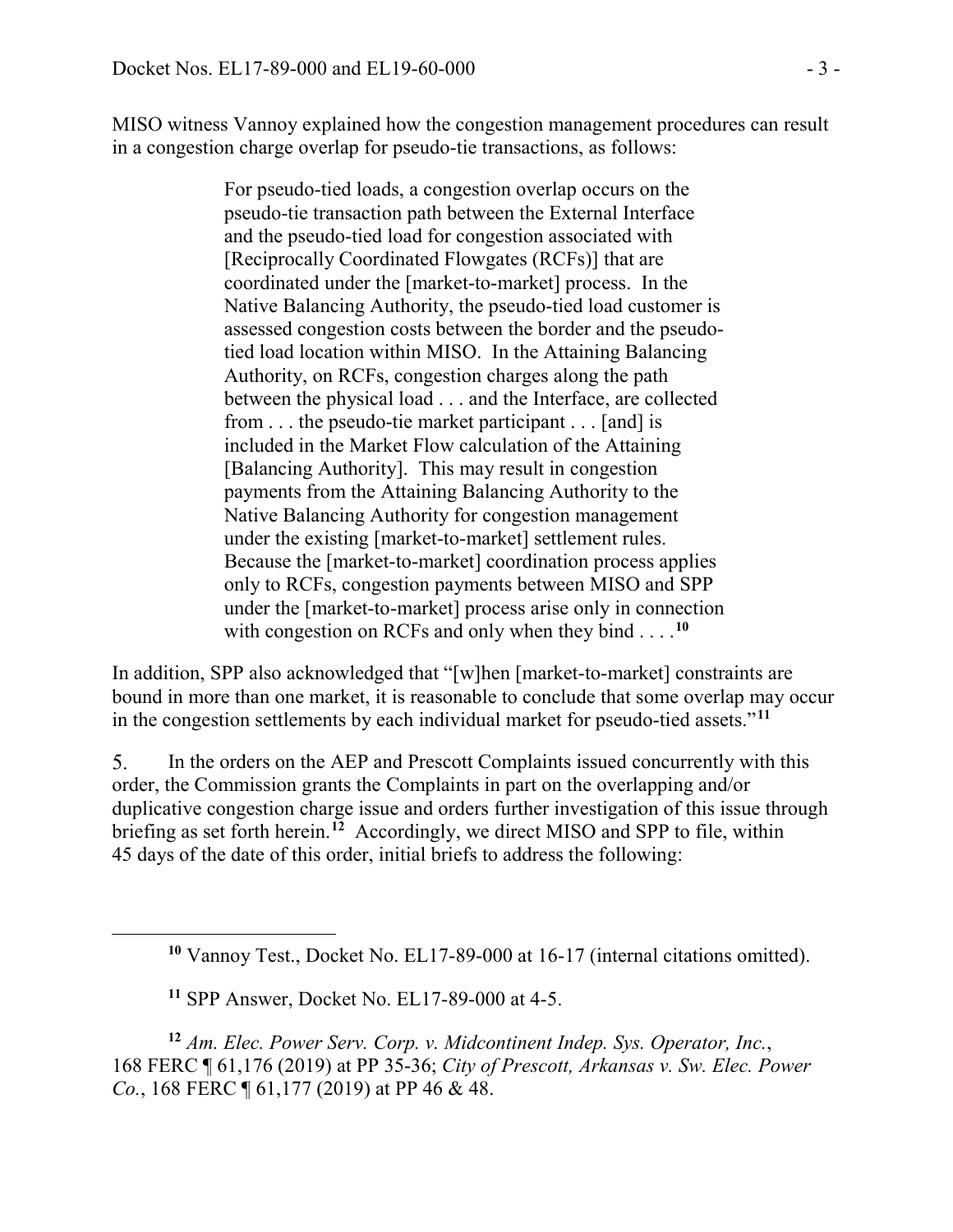- (1) Please identify any provisions of the MISO and SPP tariffs, the MISO-SPP Joint Operating Agreement (JOA), or any other documents or procedures that may allow for overlapping or duplicative congestion charges to be assessed.
- (2) Please explain the specific circumstances under which congestion charge overlap has occurred or may occur.
	- a. How frequently do such overlapping charges occur?
	- b. Please identify which transactions (including the relevant resources and market participants) have resulted in, and/or are likely to result in, congestion charge overlap.
- (3) What revisions to the MISO and SPP tariffs, JOA, or other documents or procedures could potentially eliminate the potential for overlapping or duplicative congestion charges?**[13](#page-3-0)**
- (4) What existing tools or market products can pseudo-tied loads and resources**[14](#page-3-1)** use to mitigate and/or eliminate the potential for overlapping or duplicative congestion charges? If no such tools or market products currently exist, please explain whether making such tools available would be possible and appropriate.
- (5) What is the status of the discussions that MISO stated that the RTOs and their stakeholders have been conducting on prospective solutions to the congestion overlap issue?**[15](#page-3-2)** Does MISO or SPP plan to address the issue as a result of any such discussions, and if so, when?

<span id="page-3-2"></span>**<sup>15</sup>** MISO stated that "[t]he RTOs and their stakeholders are discussing prospective solutions to the congestion overlap issue. . . ." *Id.* at 5.

*(continued ...)*

 $\overline{a}$ 

<span id="page-3-0"></span>**<sup>13</sup>** SPP noted that "any final resolution may require express provisions be included in the RTO's governing documents through, for example, coordinated alternative pricing or other market settlement procedures." SPP Answer, Docket No. EL17-89-000 at 5.

<span id="page-3-1"></span>**<sup>14</sup>** MISO stated that "[f]or pseudo-tied generators, a congestion overlap occurs on the pseudo-tie transaction path in the Native [Balancing Authority] between the source generation resource and the sink interface." MISO Answer, Docket No. EL17-89-000 at 8.